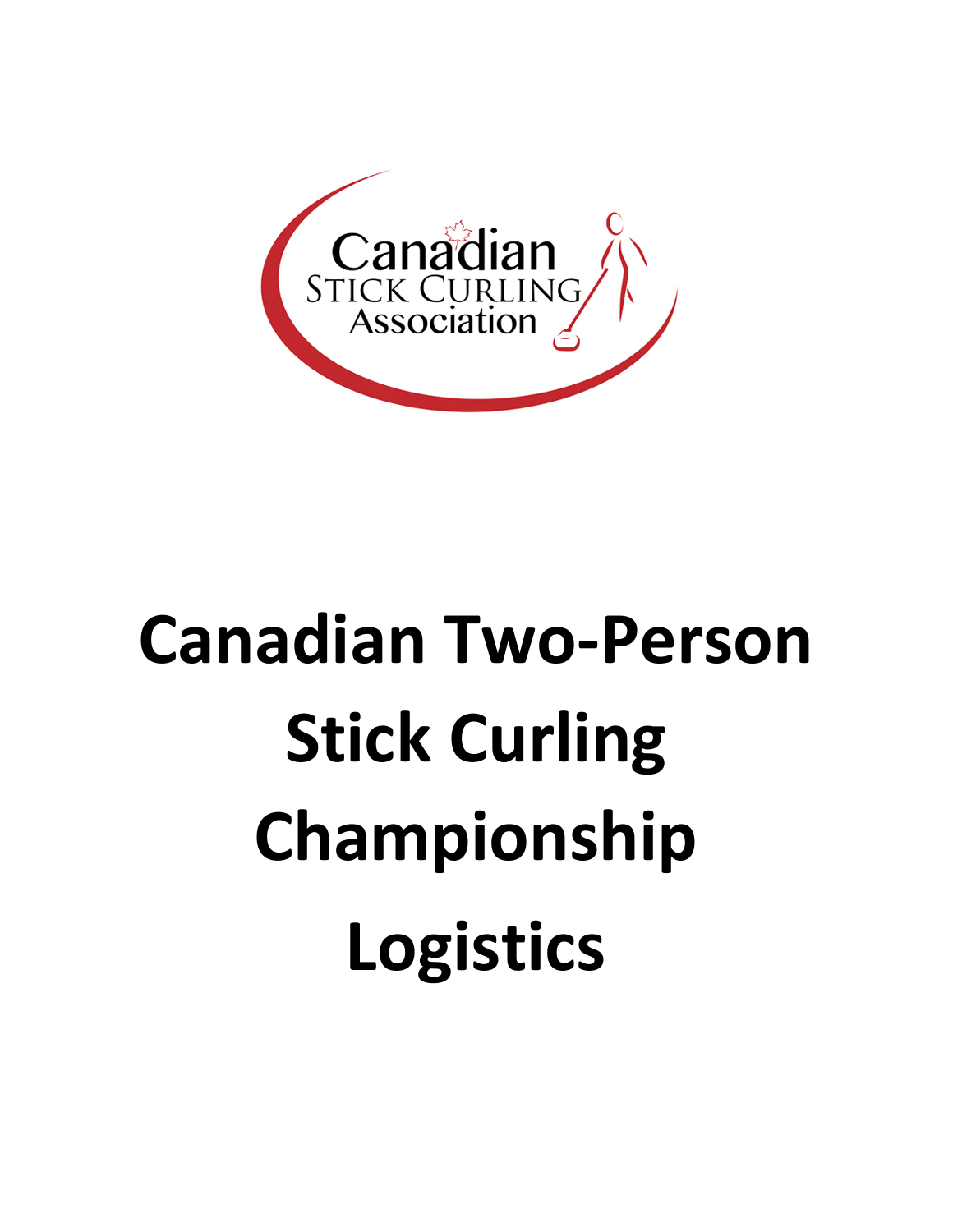#### **Document Purpose**

This document sets out the processes to be used when hosting the Canadian Two-Person Stick Curling Championship. Any deviations from these processes by the host committee must be discussed with the CSCA Championship Committee before proceeding.

#### **Championship Logistics**

#### *Divisions:*

The championship will include, as a minimum, an open and a women's division. Other divisions may be added as a full national championship division, or as a demonstration division, after discussion with the CSCA Championship Committee.

#### *Play:*

A pool format will be used for all divisions playing in the national championship unless a specific exemption is obtained after discussion with the CSCA Championship Committee. Provincial champions, and runners up if applicable, should be allocated throughout the various pools. It is highly desirable to minimize the number of teams from a single province / territory in a pool.

All divisions must be treated equally in terms of ice time and ice location allocations. Equal registration spots will initially be available for all divisions. If there are excess available registration spots in one division then they may be added to another division, after the stated cut-off date, to increase that division's pool size.

Teams are guaranteed a minimum of five (5) games during the championship. A team cannot play more than three (3) games in one day or more than two (2) games in four (4) hours during round robin / pool play. There are no scheduling restrictions during playoff play.

A maximum of sixteen (16) teams can emerge from pool play. There is a minimum of four (4) teams required after pool play. A single elimination playoff format will be used after pool play unless an alternate format is approved after discussion with the CSCA Championship Committee.

When two teams are tied for a playoff position, the head-to-head winner in round- robin play prevails. When more than two teams are tied and the position cannot be determined, then the position(s) will be decided by the final rankings of the cumulative draw-to-the-button distances recorded during round robin play. Teams tied for the last playoff position shall not be eliminated from a playoff position without at least participating in a tie breaker single playoff game or a cumulative distance four rock draw to the button. The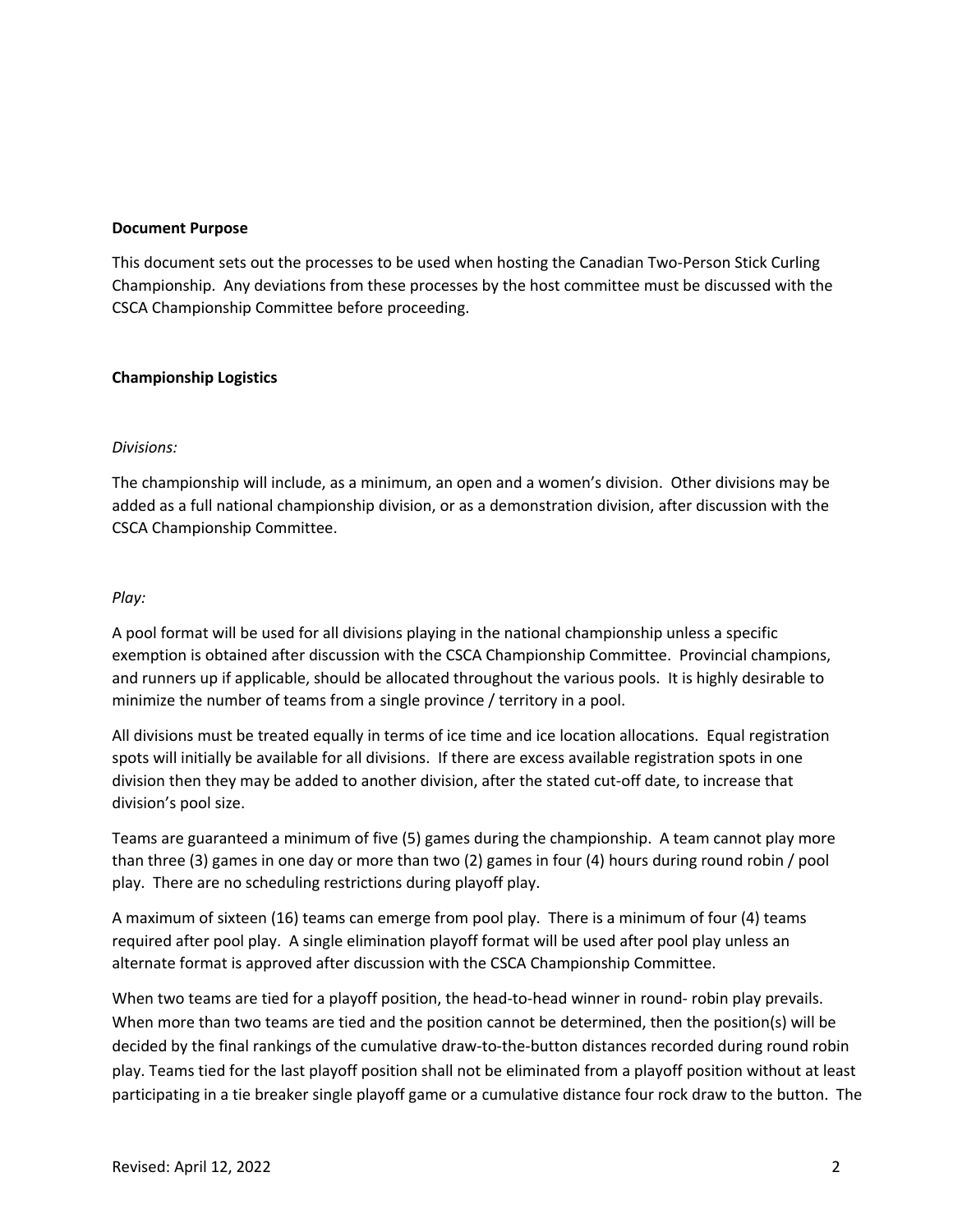tie-breaker format used is at the discretion of the host committee but must be specified before the championship and published in the championship rules.

## *Scoring*

All draws and scores of each game shall be posted on the Curling Canada Curling I/O system.

## *Hammer and Stone Colour:*

Opponents will practice together in all games and will throw four (4) stones up and back. The teams will toss a coin with the winner of the toss having choice of colour. Choice of holding or relinquishing hammer in the first end will be determined by a draw to the centre pin with the last stone delivered by each team. Should both stones stop touching the centre pin or miss the rings then the winner of the coin toss will have the choice of holding or relinquishing the hammer.

Teammates must alternate drawing to the button and the delivering player's name will be recorded at Coin Toss by the Official in Charge. The cumulative distance from the button will be recorded by the Official in Charge and maintained for potential tie-breaking and/or post-event team ranking purposes.

All extra ends shall be played toward the home end (glass). Play will be in accordance with the established rules of Stick Curling Canada Playing Rules. Three stones will be delivered by the first player of each team. The players will then alternate position. The final three rocks will be delivered by the second player. Each team will have an additional time out during extra end play.

For semi-finals and finals play, the team with the highest ranking will have choice of hammer or choice of colour. If they select hammer the other team has choice of colour, if they select colour the other team has hammer.

## **Game Duration, Postponement and Game Delays:**

- (a) A game shall be of such length or duration as is stated in the rules governing the competition
- (b) If for any reason a game in progress is postponed to another time, the game shall continue from the last completed end.
- (c) If only one member of a team is present at the time of the scheduled draw, that person may choose to play with a spare, however, the spare must play the entire game. If it is the turn of the absent team member to do the Last Stone Draw (LSD) then the spare must throw the LSD in their place.
- (d) If a team does not commence play at the scheduled time (either both players are not available at the scheduled game time or a spare has not been arranged in advance of the game): (1) If the delay of the start of play is 1-10 minutes, then the non-offending team receives one (1) point and will have last stone in the first end of actual play. One (1) end is considered completed; (2) If the delay of the start of play is 11-20 minutes, then the non-offending team receives one (1) additional point and will have last stone in the first end of actual play. Two (2) ends are considered completed; (3) If play has not started after 20 minutes, then the non-offending team is declared the winner by forfeit. The final score shall be recorded as 'W' and 'L' (win – loss).
- (e) If it is the turn of the team member onsite to throw the LSD they may do so for purposes of calculating total cumulative distance to the button.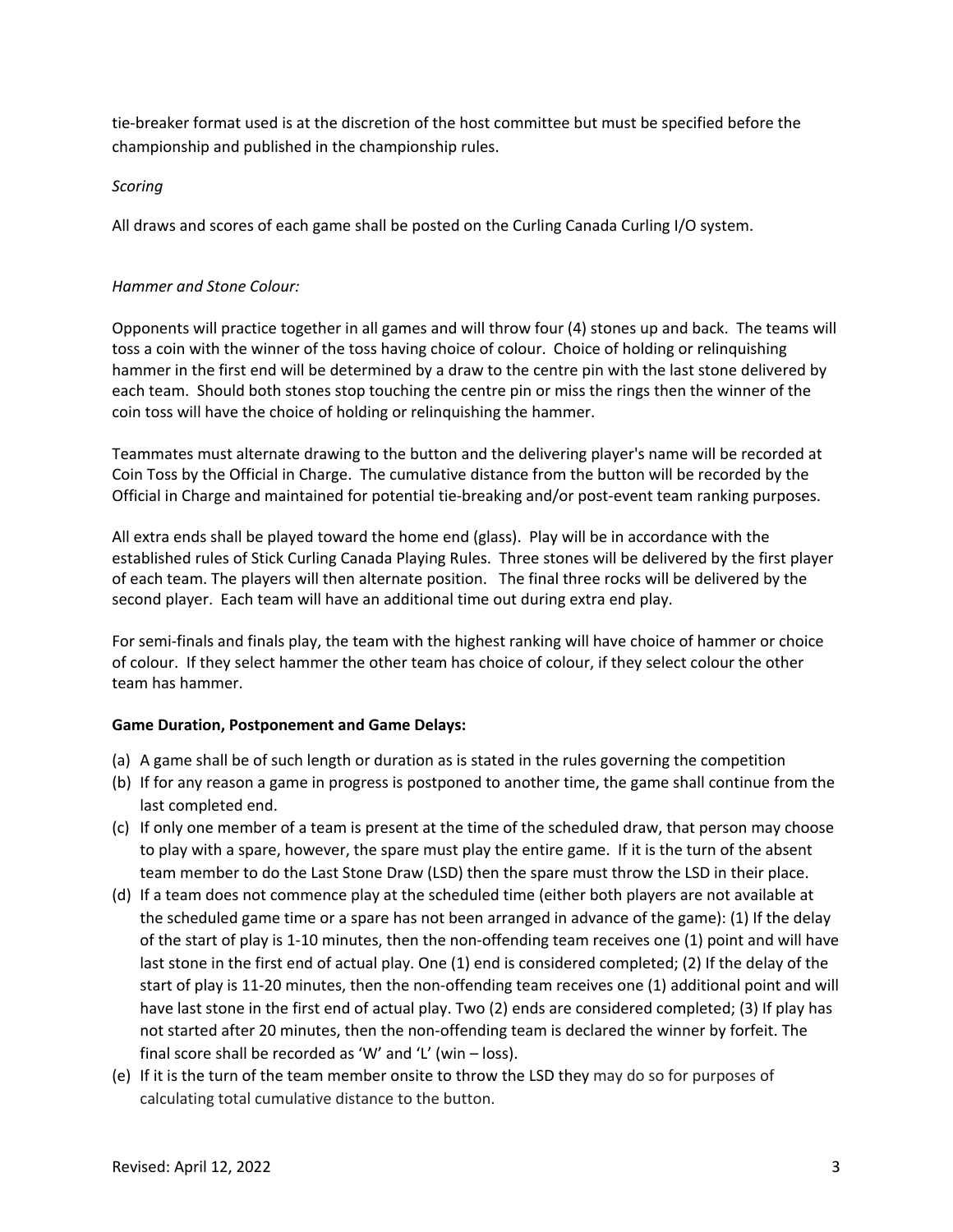- (f) If the team member onsite decides to wait the arrival of their team member, and it is the turn of the absent team member to do the LSD, then the offending team will receive the maximum LSD measurement.
- (g) If both members of a team are not present at the scheduled practice time prior to the game then they will be awarded maximum points for the purpose of calculating the distance of the LSD to the button.
- (h) The non-offending team may complete their practice and their LSD.

## *Practice Ice:*

The host site must provide half hour practice slots the day before the tournament for teams traveling to the championship and wishing to practice.

#### *Spares:*

- (a) The host committee must provide a minimum of four (4) male and four (4) female spares available to play in case registered curlers are unable to play.
- (b) Spares must be drawn from the host club pool of spares. Spares cannot be drawn from a team registered for the championship.
- (c) Teams are not permitted to have a designated alternate.
- (d) Spares can compete on a team up to, and including, the championship game.
- (e) A team may include one member of the registered team and a spare. If a team is unable to field one member of the original team during a game; then they must forfeit the game.
- (f) If a team member is injured or becomes ill during a game, they may be replaced by a spare at the point in the game at which the injury or illness occurs, either delivering the stones or calling the game. Clause (e) above remains in force in this situation.
- (g) A replaced team member may not return to the game.
- (h) If a member of a registered team becomes unable to participate in the Championship event prior to its commencement, then the other team member may select their own spare to play for the duration of the bonspiel.

## *Wheelchair Curlers:*

The host committee must have available a minimum of two (2) on-ice assistants if wheelchair curlers registered request assistance.

## *Ice Maintenance:*

The host club, and any other clubs, used for championship play must provide at a minimum the following ice maintenance:

The ice must be scraped, pebbled and nipped prior to play each day and after six (6) games have been played on the surface. Additionally, the ice must be pebbled and nipped after two (2) games have been played.

Ice maintenance is considered critical to hosting a successful championship.